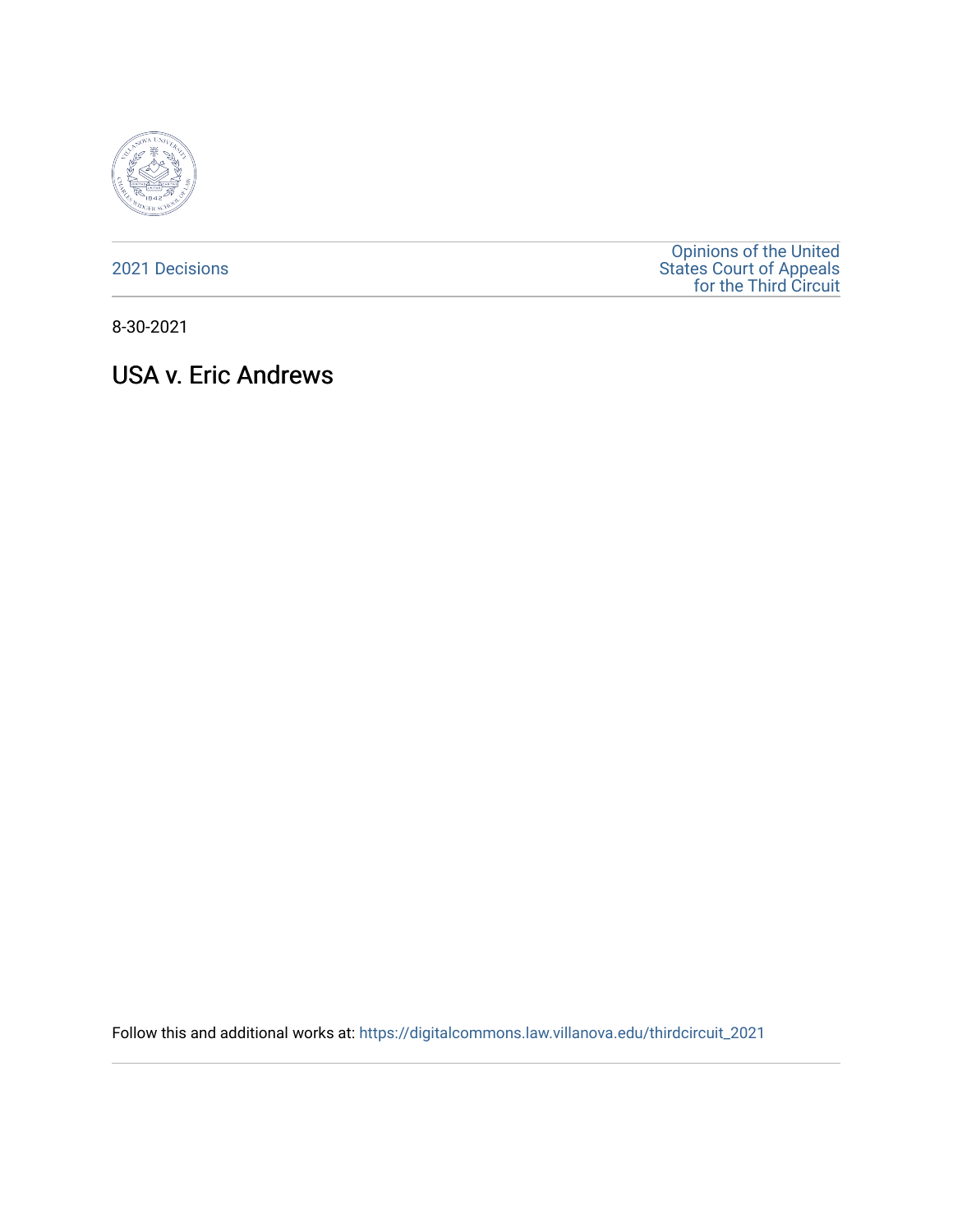#### **PRECEDENTIAL**

# UNITED STATES COURT OF APPEALS FOR THE THIRD CIRCUIT

\_\_\_\_\_\_\_\_\_\_\_\_\_\_

No. 20-2768 \_\_\_\_\_\_\_\_\_\_\_\_\_\_

UNITED STATES OF AMERICA

v.

ERIC ANDREWS, Appellant

On Appeal from the United States District Court for the Eastern District of Pennsylvania (D.C. Criminal Action No. 2-05-cr-00280-002) District Judge: Honorable Eduardo C. Robreno

\_\_\_\_\_\_\_\_\_\_\_\_\_\_

Argued: March 16, 2021 \_\_\_\_\_\_\_\_\_\_\_\_\_\_

\_\_\_\_\_\_\_\_\_\_\_\_\_

Before: SHWARTZ, PORTER, and MATEY, *Circuit Judges*.

(Filed: August 30, 2021)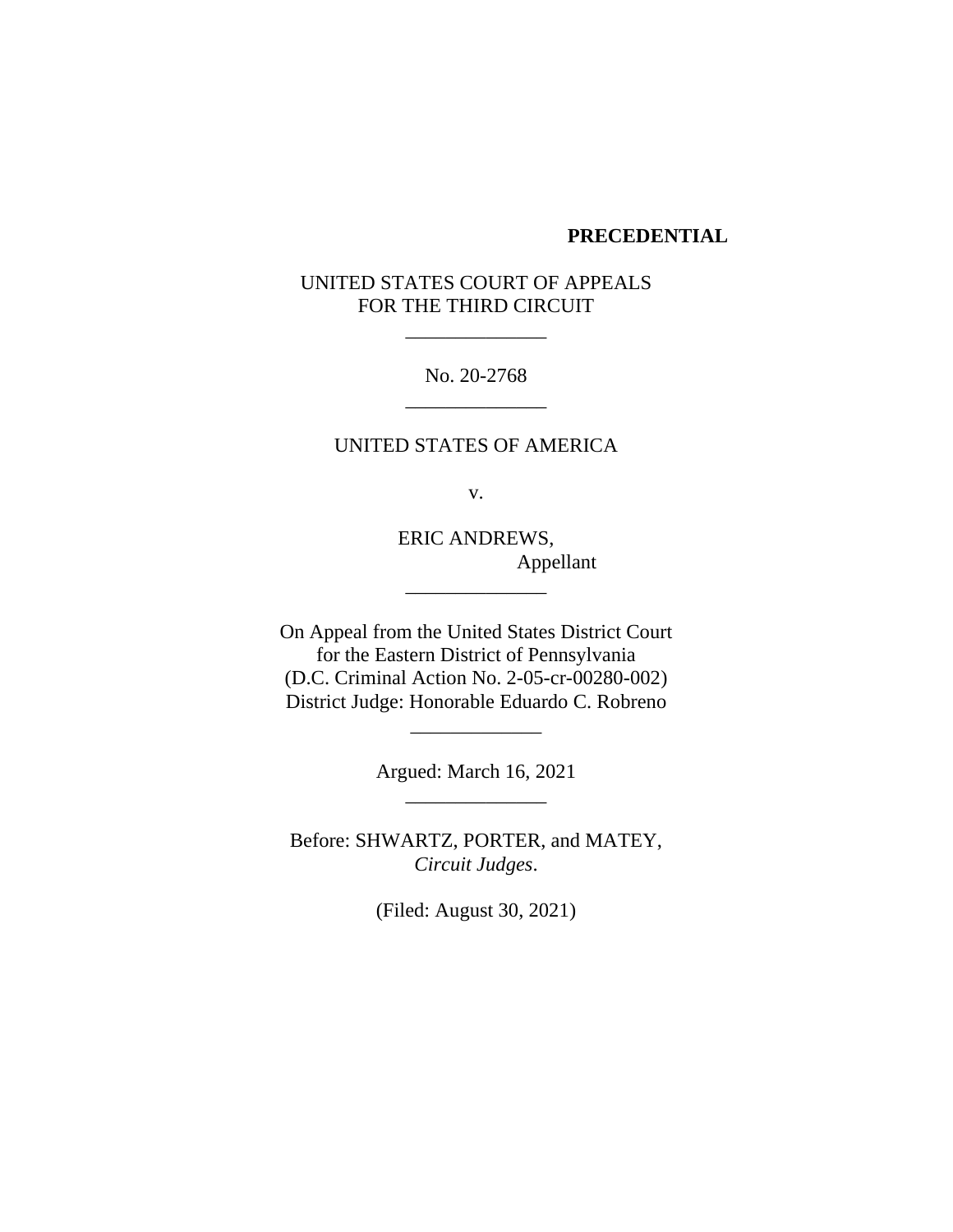Laurence S. Shtasel Blank Rome One Logan Square 130 North 18th Street Philadelphia, PA 19103

John Gleeson **[Argued]** Marisa R. Taney Debevoise & Plimpton 919 Third Avenue New York, NY 10022

*Counsel for Appellant Eric Andrews*

Robert A. Zauzmer **[Argued]** Office of United States Attorney 615 Chestnut Street, Suite 1250 Philadelphia, PA 19106

*Counsel for Appellee United States of America*

# OPINION OF THE COURT \_\_\_\_\_\_\_\_\_\_\_\_\_\_

\_\_\_\_\_\_\_\_\_\_\_\_\_\_

PORTER, *Circuit Judge*.

Eric Andrews is serving a 312-year sentence for committing a series of armed robberies when he was nineteen. After Congress enacted the First Step Act, Andrews filed a compassionate-release motion and argued that his case presented "extraordinary and compelling reasons" warranting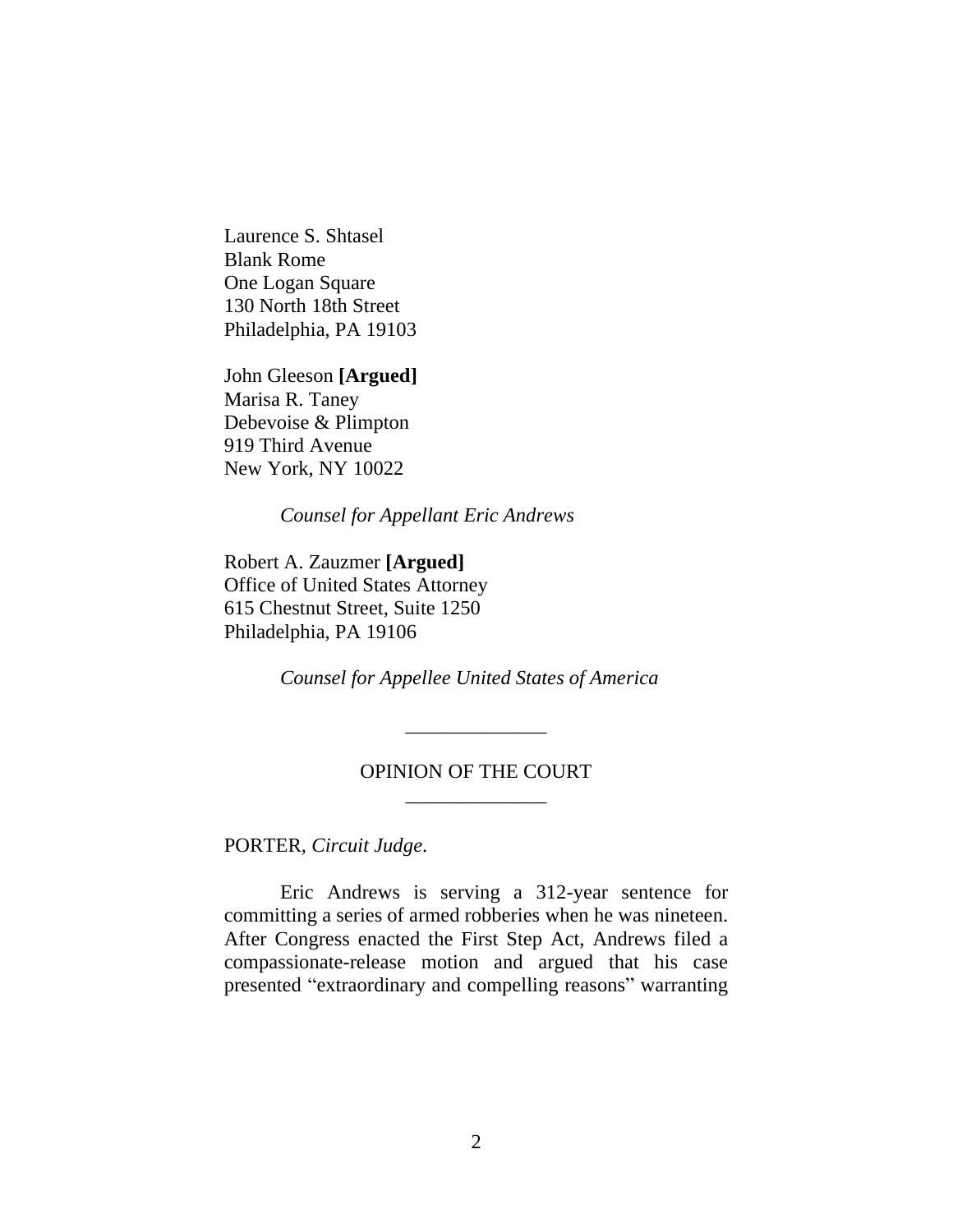a reduced sentence under 18 U.S.C.  $\S 3582(c)(1)(A)(i)$ . We will affirm the District Court's denial of Andrews's motion.

I

During a one-month period in 2005, Eric Andrews and a group of his confederates robbed thirteen North Philadelphia businesses at gunpoint. Andrews was charged with the thirteen robberies, conspiring to commit the robberies, and brandishing a firearm during the completed crimes. After trial, a jury found Andrews guilty on all counts and he was sentenced to 312 years' imprisonment: 57 months for his role in the robberies and conspiracy under 18 U.S.C. § 1951, and 3,684 months for brandishing a firearm during a crime of violence under 18 U.S.C. § 924(c). Andrews received such an elevated sentence in large part because, at the time, each additional  $\S 924(c)$ count carried a 25-year mandatory minimum. *See* 18 U.S.C. § 924(c)(1)(C)(i) (2006) (amended by First Step Act of 2018, Pub. L. No. 115-391, § 403(a), 132 Stat. 5194, 5221–22).<sup>1</sup>

In 2018, Congress changed that by passing the First Step Act. The Act revised  $\S 924(c)$  so that the 25-year mandatory minimum for subsequent offenses would not apply unless the defendant already had a final conviction for a § 924(c) charge at the time of the offense. *See* First Step Act § 403(a); *United States v. Davis*, 139 S. Ct. 2319, 2324 n.1  $(2019)$  ("[O]nly a second § 924(c) violation committed 'after a prior [§ 924(c)] conviction . . . has become final' will trigger

<sup>&</sup>lt;sup>1</sup> At the time Andrews was sentenced, 18 U.S.C.  $\S 924(c)$ provided that "[i]n the case of a second or subsequent conviction under this subsection, the person shall . . . be sentenced to a term of not less than 25 years." 18 U.S.C. § 924(c)(1)(C)(i) (2006) (amended by First Step Act § 403(a)).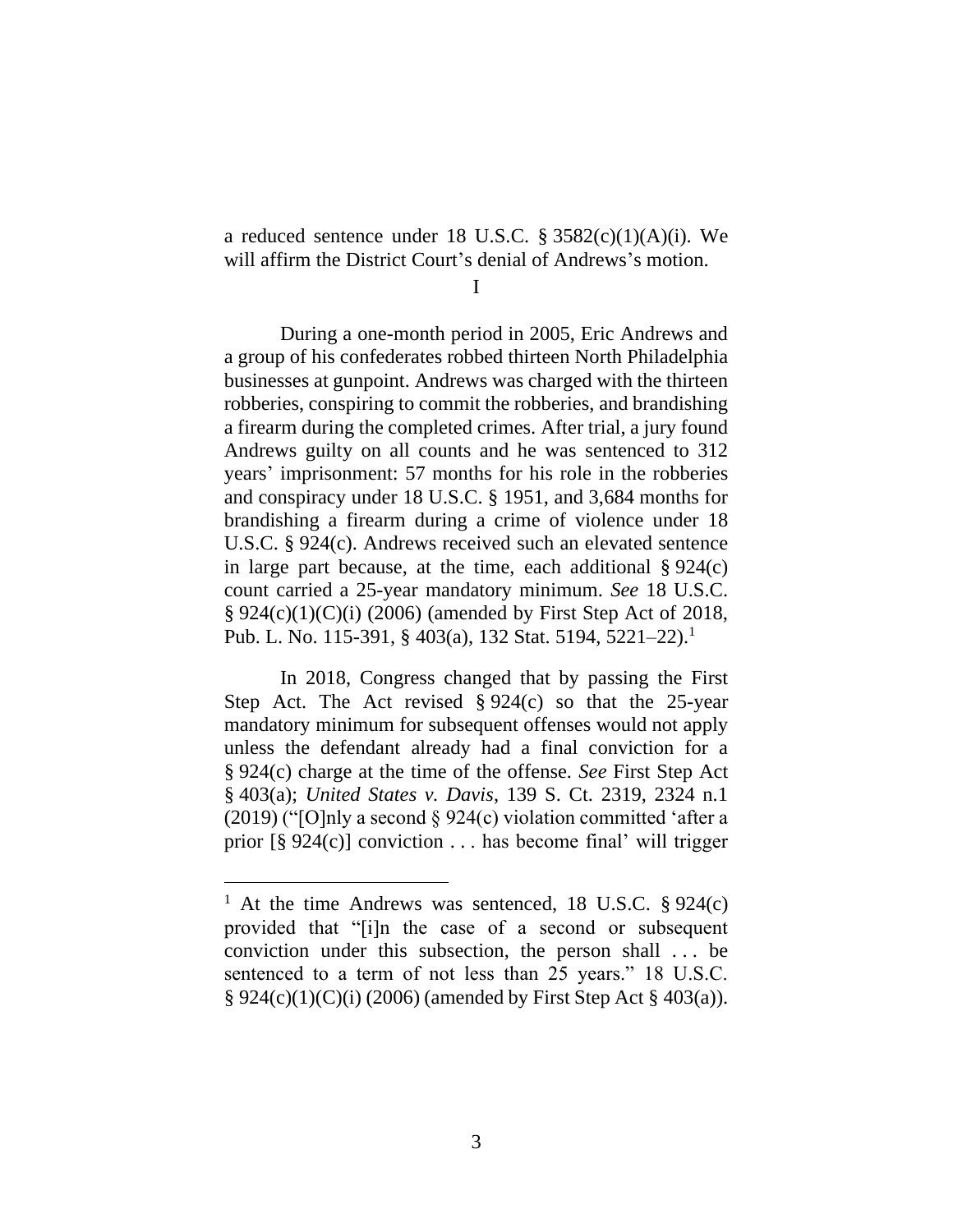the 25-year minimum."). Had Andrews been sentenced today, his consecutive convictions for brandishing a firearm would each generate a statutory minimum of 7 years, resulting in a 91-year sentence. But Congress specifically chose not to apply the statutory change to people who had already been sentenced under the old version: "This section, and the amendments made by this section, shall apply to any offense that was committed before the date of enactment of this Act, if a sentence for the offense has not been imposed as of such date of enactment." *Id.* § 403(b). Because Andrews was sentenced in 2006, he could not receive a reduced sentence under the new sentencing scheme. *See United States v. Hodge*, 948 F.3d 160, 162 (3d Cir. 2020) ("[T]he new § 924(c) mandatory minimum does not apply to defendants initially sentenced before the First Step Act's enactment.").

However, Andrews was still able to move for a modified sentence under 18 U.S.C.  $\S$  3582(c)(1)(A). He was able to do so because of another innovation of the First Step Act prisoner-initiated motions for compassionate release. *See* First Step Act § 603(b). Previously, all motions for compassionate release had to be made by the Director of the Bureau of Prisons. But the First Step Act created an avenue for prisoners to file their own motions in federal court. *Id.*

The First Step Act added the procedure for prisonerinitiated motions while leaving the rest of the compassionaterelease framework unchanged. So just like Bureau-initiated motions, a prisoner's motion may be granted if the court finds that the sentence reduction is (1) warranted by "extraordinary and compelling reasons"; (2) "consistent with applicable policy statements issued by the Sentencing Commission"; and (3) supported by the traditional sentencing factors under 18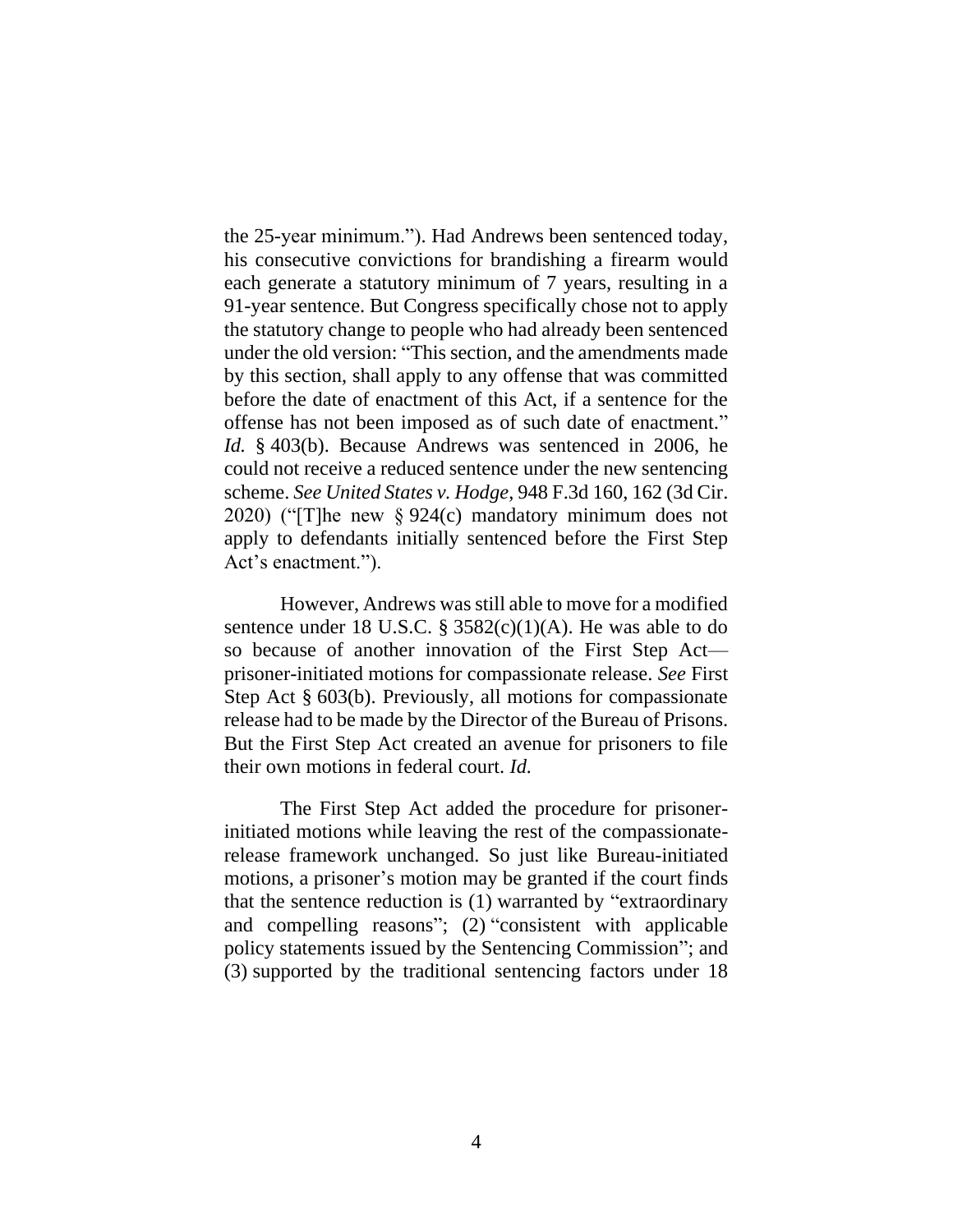U.S.C. § 3553(a), to the extent they are applicable. 18 U.S.C.  $§$  3582(c)(1)(A).

In support of his motion, Andrews pointed to the recent changes to the § 924(c) mandatory minimums and the duration of his sentence. He also noted his rehabilitation in prison, his relatively young age at the time of his offense, the government's decision to charge him with thirteen § 924(c) counts,<sup>2</sup> and his alleged susceptibility to COVID-19. Andrews claimed that, together, those six reasons were extraordinary and compelling under the compassionate-release statute.

Before the District Court could consider whether the proposed reasons collectively satisfied the extraordinary-andcompelling requirement it first had to determine what "extraordinary and compelling" meant under  $§$  3582(c)(1)(A)(i). The government claimed that the court was bound by a Commission policy statement describing "extraordinary and compelling reasons" as: (1) medical conditions, (2) complications in old age, (3) family circumstances, and (4) "other reasons" as determined by the Director of the Bureau of Prisons. *See* U.S. Sent'g Guidelines Manual § 1B1.13 cmt. n.1 (U.S. Sent'g Comm'n 2018). The court disagreed, concluding that, by its terms, the policy statement applied only to Bureau-initiated motions. *United* 

<sup>&</sup>lt;sup>2</sup> Andrews claims that the government's decision to charge him with thirteen § 924(c) counts was an abuse of prosecutorial discretion in two ways: (1) consecutive  $\S 924(c)$  counts were disproportionally used against black men like Andrews; and (2) he was sentenced much more severely than his codefendants who cooperated and pleaded guilty, effectively making his 312-year sentence a punishment for exercising his right to go to trial.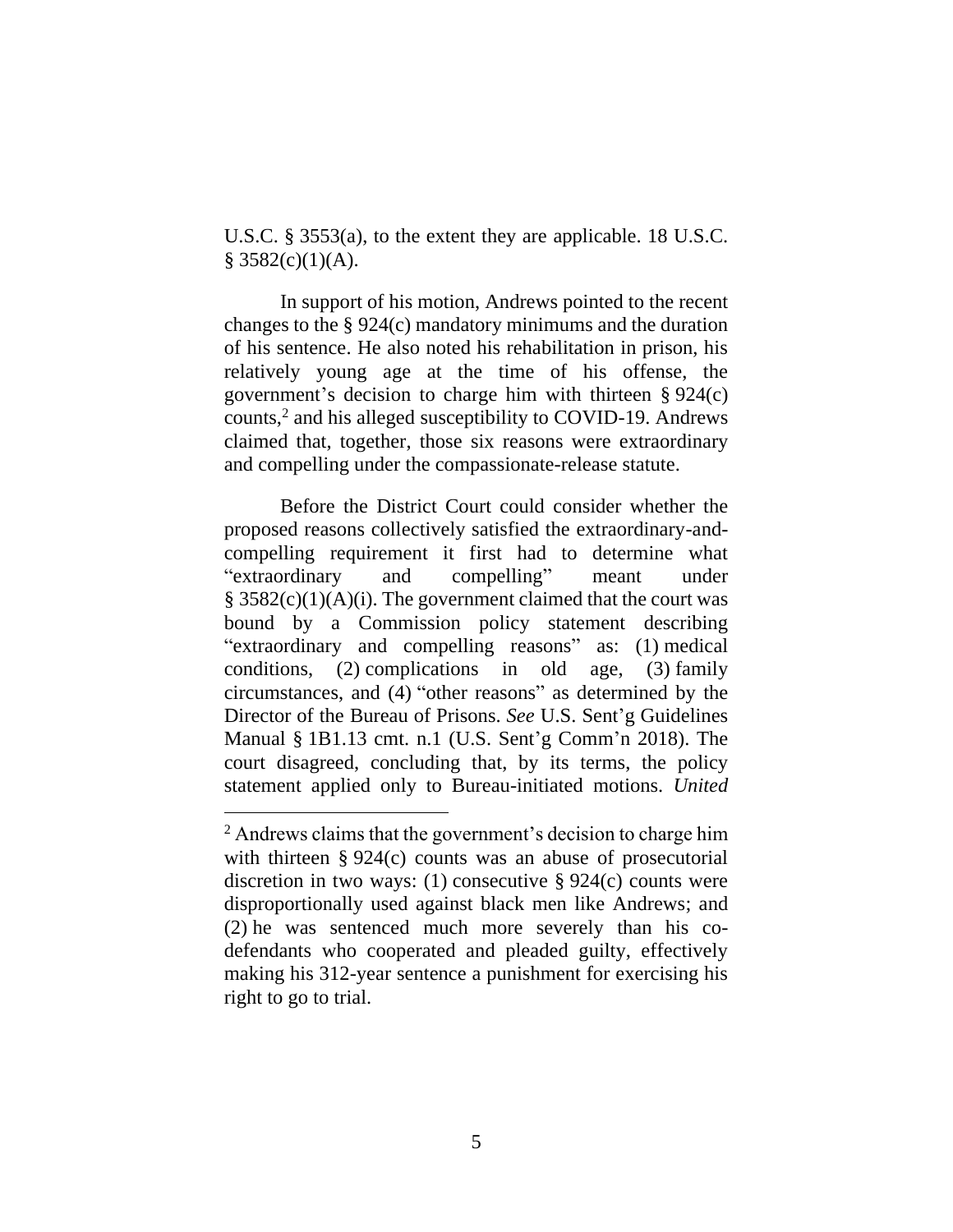*States v. Andrews*, 480 F. Supp. 3d 669, 676 (E.D. Pa. 2020). Indeed, the policy statement begins with the words "[u]pon motion of the Director of the Bureau of Prisons," U.S.S.G. § 1B1.13, and its commentary specifically states that a "reduction under this policy statement may be granted *only* upon motion by the Director of the Bureau of Prisons," *id.* § 1B1.13 cmt. n.4 (emphasis added). The court thus concluded that the policy statement was "inapplicable" to prisonerinitiated motions. *Andrews*, 480 F. Supp. 3d at 677. As a result, the court concluded that it was free to interpret "extraordinary and compelling" for itself and consider reasons beyond the four categories listed in the policy statement. *Id.*

Even so, the District Court noted that its inquiry was not boundless. The inapplicability of the policy statement did not mean, for example, that all of Andrews's proposed reasons fell within the statutory meaning of "extraordinary and compelling." The court concluded that two of the proposed reasons—the duration of Andrews's sentence and the nonretroactive changes to mandatory minimums—could not be extraordinary and compelling as a matter of law. *Id.* at 678–80. The court also concluded that, although it was not bound by the policy statement, the policy statement could still provide helpful guidance in determining what constitutes extraordinary and compelling reasons. *Id.* at 683–84. So, utilizing the text, dictionary definitions, the policy statement, $3$  and existing precedent, the court determined that Andrews's four remaining reasons collectively fell short of being extraordinary and

<sup>&</sup>lt;sup>3</sup> In interpreting the policy statement, the court also considered a program statement promulgated by the Bureau of Prisons. *Andrews*, 480 F. Supp. 3d at 685–86.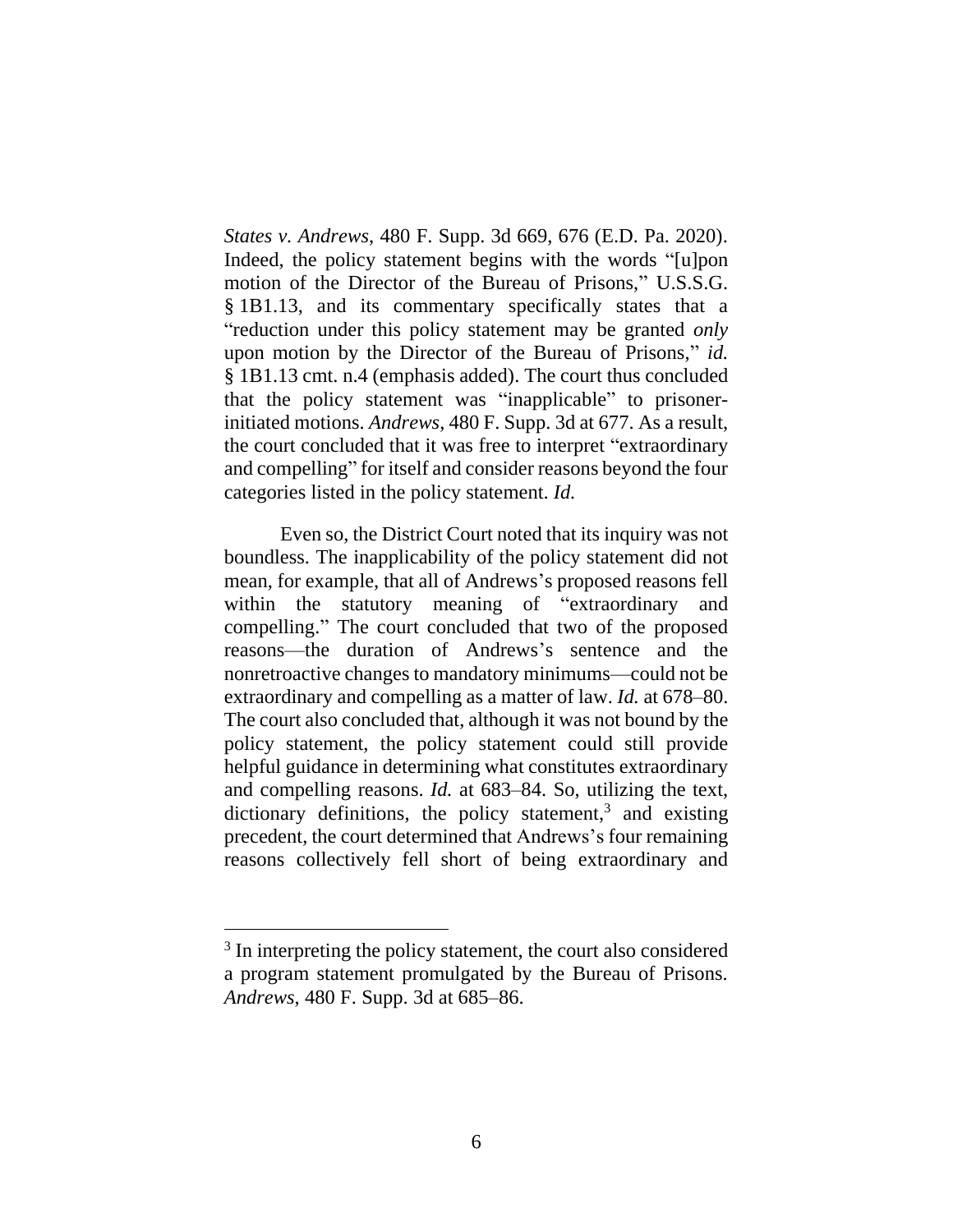compelling under the statute. *Id.* at 682–88. Andrews timely appealed.

#### II

The District Court had subject-matter jurisdiction under 18 U.S.C. § 3231, and we have jurisdiction under 28 U.S.C. § 1291. We exercise de novo review over the District Court's interpretation of statutes and policy statements. *See Gibbs v. Cross*, 160 F.3d 962, 964 (3d Cir. 1998). But a grant of compassionate release is a purely discretionary decision. *United States v. Pawlowski*, 967 F.3d 327, 330 (3d Cir. 2020). We therefore review a district court's decision to deny a compassionate-release motion for abuse of discretion. *Id.* Under the abuse-of-discretion standard, we will not disturb the court's determination unless we are left with "a definite and firm conviction that [it] committed a clear error of judgment in the conclusion it reached." *Id.* (alteration in original) (internal quotation marks omitted) (quoting *Oddi v. Ford Motor Co.*, 234 F.3d 136, 146 (3d Cir. 2000)).

## III

## A

The first issue is whether the District Court was bound by the Commission's policy statement. We conclude that it was not.

As the District Court noted, the text of the policy statement explicitly limits its application to Bureau-initiated motions. Thus, according to its plain language, the existing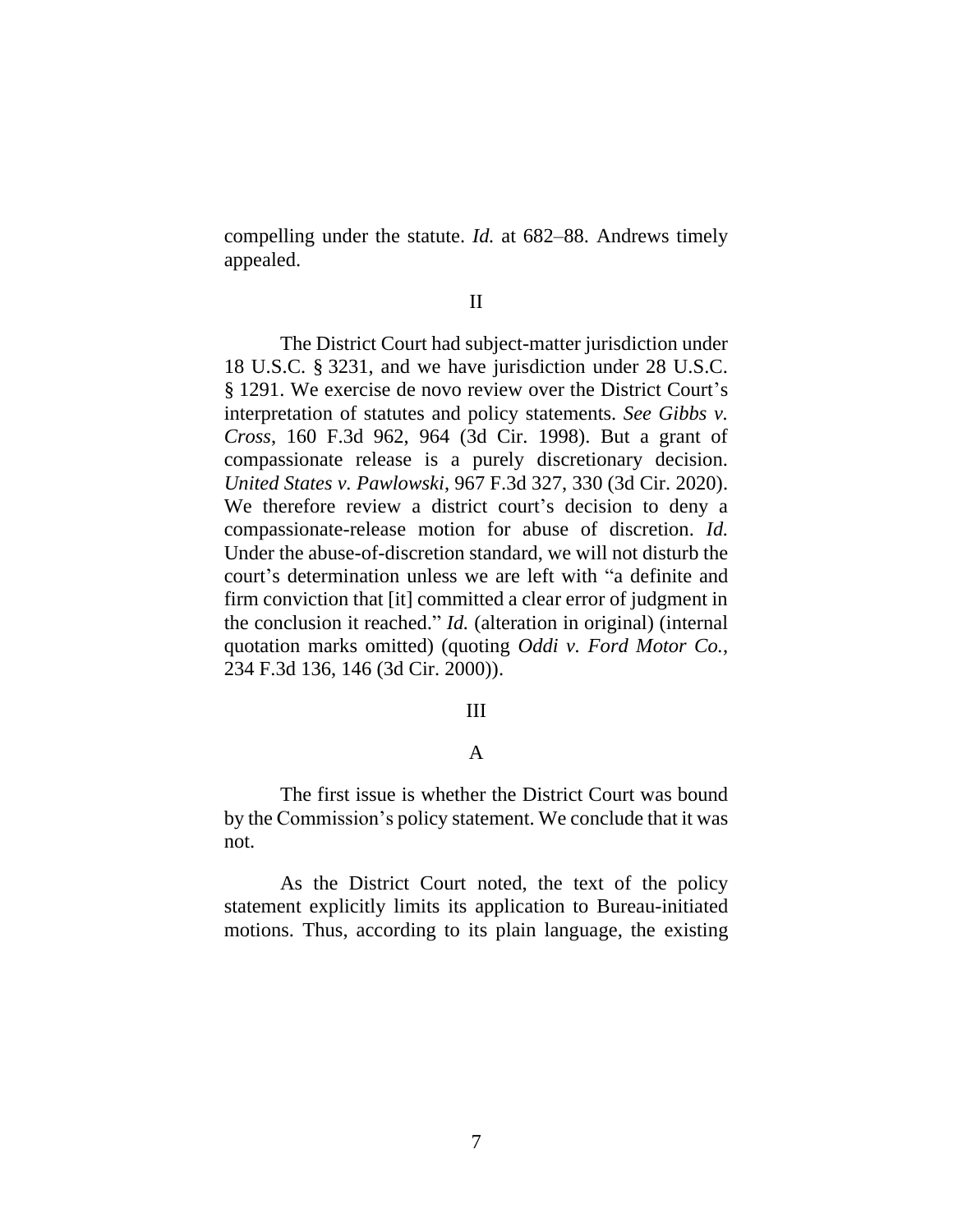policy statement<sup>4</sup> is not applicable—and not binding—for courts considering prisoner-initiated motions. In reaching this conclusion, we align with nearly every circuit court to consider the issue. *See United States v. Brooker*, 976 F.3d 228, 235 (2d Cir. 2020); *United States v. McCoy*, 981 F.3d 271, 282 (4th Cir. 2020); *United States v. Shkambi*, 993 F.3d 388, 393 (5th Cir. 2021); *United States v. Elias*, 984 F.3d 516, 519–20 (6th Cir. 2021); *United States v. Gunn*, 980 F.3d 1178, 1180–81 (7th Cir. 2020); *United States v. Aruda*, 993 F.3d 797, 802 (9th Cir. 2021); *United States v. McGee*, 992 F.3d 1035, 1050 (10th Cir. 2021); *United States v. Long*, 997 F.3d 342, 355 (D.C. Cir. 2021). *But see United States v. Bryant*, 996 F.3d 1243, 1247– 48 (11th Cir. 2021).

<sup>4</sup> Under the compassionate-release statute, all sentence reductions must be "consistent with applicable policy statements issued by the Sentencing Commission." 18 U.S.C. § 3582(c)(1)(A). More specifically, Congress has directed the Sentencing Commission to issue general policy statements "describ[ing] what should be considered extraordinary and compelling reasons for sentence reduction, including the criteria to be applied and a list of specific examples." 28 U.S.C. § 994(t). But the Commission has not yet promulgated a post– First Step Act policy statement describing what should be extraordinary and compelling in the context of prisonerinitiated motions. Though vexing, that temporary anomaly does not authorize this Court to effectively update the Commission's extant policy statement by ignoring the pre-First Step Act language relating to Bureau-initiated motions. *See United States v. Long*, 997 F.3d 342, 358 (D.C. Cir. 2021).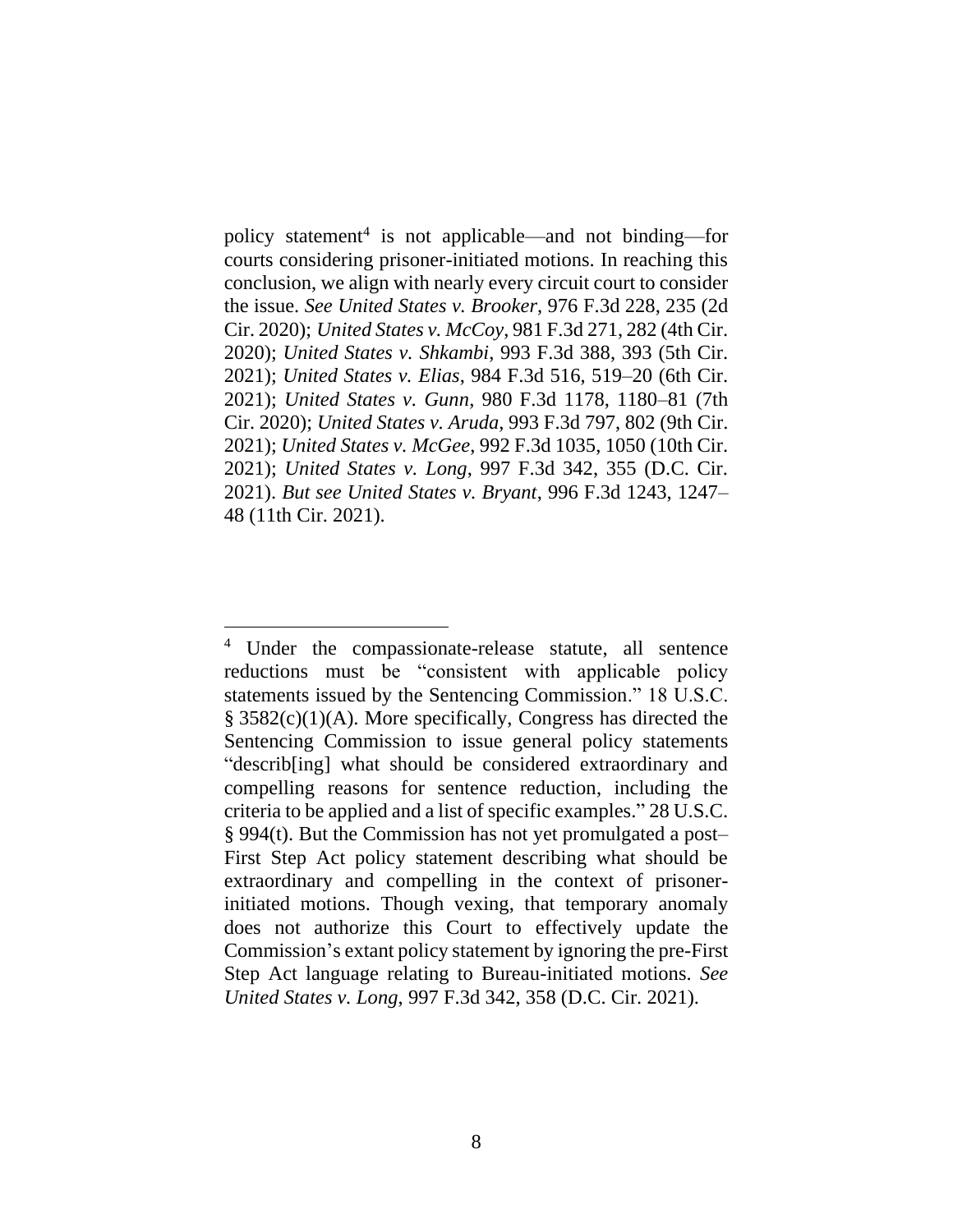B

That leads us to the second issue: whether, in interpreting and applying the phrase "extraordinary and compelling reasons," the District Court erred. We conclude that it did not.

1

To start, the District Court did not err when it consulted the text, dictionary definitions, and the policy statement to form a working definition of "extraordinary and compelling reasons." Given that the compassionate-release statute does not define "extraordinary and compelling reasons," the court looked to those resources to give shape to the otherwise amorphous phrase. That was not error. "We look to dictionary definitions to determine the ordinary meaning of a word . . . with reference to its statutory text." *Bonkowski v. Oberg Indus., Inc.*, 787 F.3d 190, 200 (3d Cir. 2015). And courts may consider an extrinsic source like the policy statement if, like here, it "shed[s] a reliable light on the enacting Legislature's understanding of [an] otherwise ambiguous term[]." *Exxon Mobil Corp. v. Allapattah Servs., Inc.*, 545 U.S. 546, 568 (2005).

But Andrews claims that, because the policy statement is not binding on prisoner-initiated motions, the court had no business looking to it for guidance on the meaning of "extraordinary and compelling reasons." We disagree. The court correctly recognized that although the policy statement is no longer binding, it still sheds light on the meaning of extraordinary and compelling reasons. "It is a commonplace of statutory interpretation that 'Congress legislates against the backdrop of existing law.'" *Parker Drilling Mgmt. Servs., Ltd.*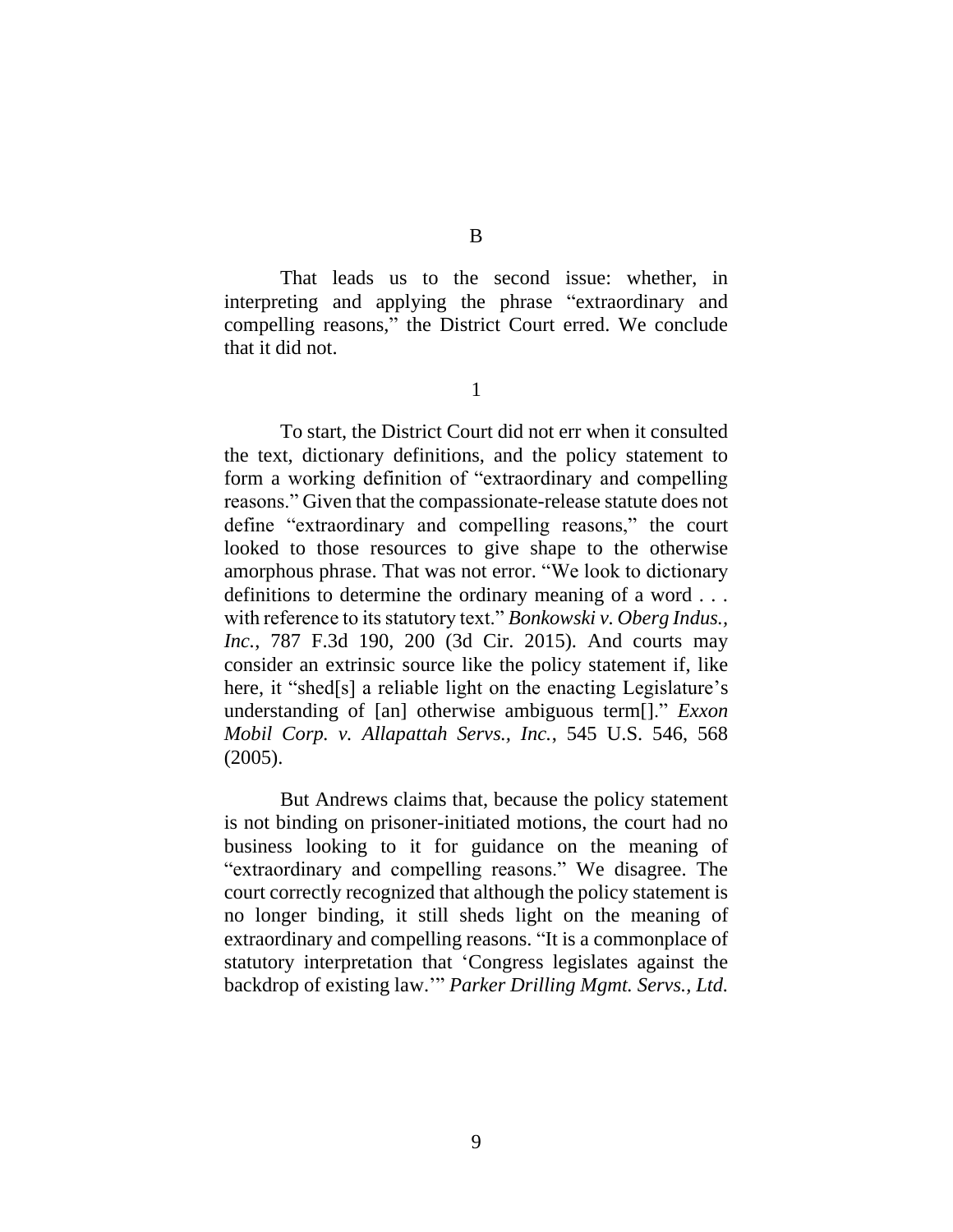*v. Newton*, 139 S. Ct. 1881, 1890 (2019) (quoting *McQuiggin v. Perkins*, 569 U.S. 383, 398 n.3 (2013)). Because Congress reenacted the compassionate-release statute without any alterations to the phrase "extraordinary and compelling reasons," it was reasonable for the court to conclude that the phrase largely retained the meaning it had under the previous version of the statute. *See United States v. Johnson*, 948 F.3d 612, 619 (3d Cir. 2020); *see also* Antonin Scalia & Brian A. Garner, *Reading Law: The Interpretation of Legal Texts* 322 (2012) ("The clearest application of the prior-construction canon occurs with reenactments: If a word or phrase . . . has been given a uniform interpretation by inferior courts or the responsible agency, a later version of that act perpetuating the wording is presumed to carry forward that interpretation.").

Moreover, the District Court looked to the policy statement's descriptions of extraordinary and compelling circumstances as a guide, not as an ultimate binding authority. *See Andrews*, 480 F. Supp. 3d at 682–84. That is not error. The policy statement's descriptions of extraordinary and compelling circumstances can "guide discretion without being conclusive." *Gunn*, 980 F.3d at 1180. In arriving at that conclusion, we again align with the reasoning of the majority of our sister circuits that have considered the issue. *See McCoy*, 981 F.3d at 282 n.7; *United States v. Tomes*, 990 F.3d 500, 503 n.1 (6th Cir. 2021); *Gunn*, 980 F.3d at 1180; *Aruda*, 993 F.3d at 802. *But see Shkambi*, 993 F.3d at 392.

2

The District Court also did not err when it concluded that the duration of Andrews's sentence and the nonretroactive changes to mandatory minimums could not be extraordinary and compelling reasons warranting sentence reduction.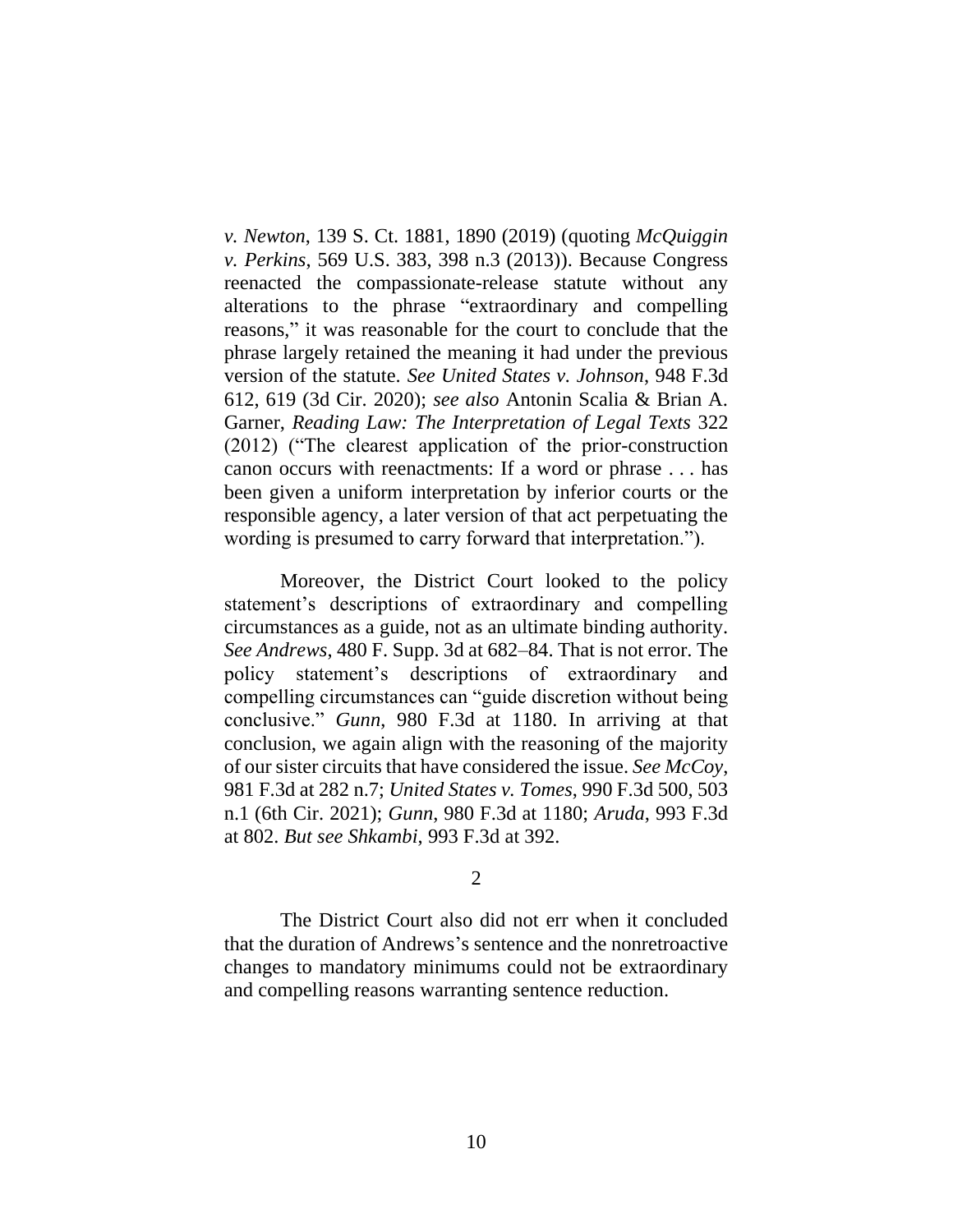We begin with the length of Andrews's sentence. The duration of a lawfully imposed sentence does not create an extraordinary or compelling circumstance. "[T]here is nothing 'extraordinary' about leaving untouched the exact penalties that Congress prescribed and that a district court imposed for particular violations of a statute." *United States v. Thacker*, 4 F.4th 569, 574 (7th Cir. 2021). "Indeed, the imposition of a sentence that was not only permissible but statutorily required at the time is neither an extraordinary nor a compelling reason to now reduce that same sentence." *United States v. Maumau*, 993 F.3d 821, 838 (10th Cir. 2021) (Tymkovich, C.J., concurring). Moreover, considering the length of a statutorily mandated sentence as a reason for modifying a sentence would infringe on Congress's authority to set penalties. *See Gore v. United States*, 357 U.S. 386, 393 (1958) ("Whatever views may be entertained regarding severity of punishment, whether one believes in its efficacy or its futility, these are peculiarly questions of legislative policy." (citation omitted)).

The nonretroactive changes to the  $\S 924(c)$  mandatory minimums also cannot be a basis for compassionate release. In passing the First Step Act, Congress specifically decided that the changes to the  $\S 924(c)$  mandatory minimums would not apply to people who had already been sentenced. *See* First Step Act § 403(b). That is conventional: "[I]n federal sentencing the ordinary practice is to apply new penalties to defendants not yet sentenced, while withholding that change from defendants already sentenced." *Dorsey v. United States*, 567 U.S. 260, 280 (2012). "What the Supreme Court views as the 'ordinary practice' cannot also be an 'extraordinary and compelling reason' to deviate from that practice." *United States v. Wills*, 997 F.3d 685, 688 (6th Cir. 2021). Interpreting the First Step Act, we must "bear[] in mind the fundamental canon of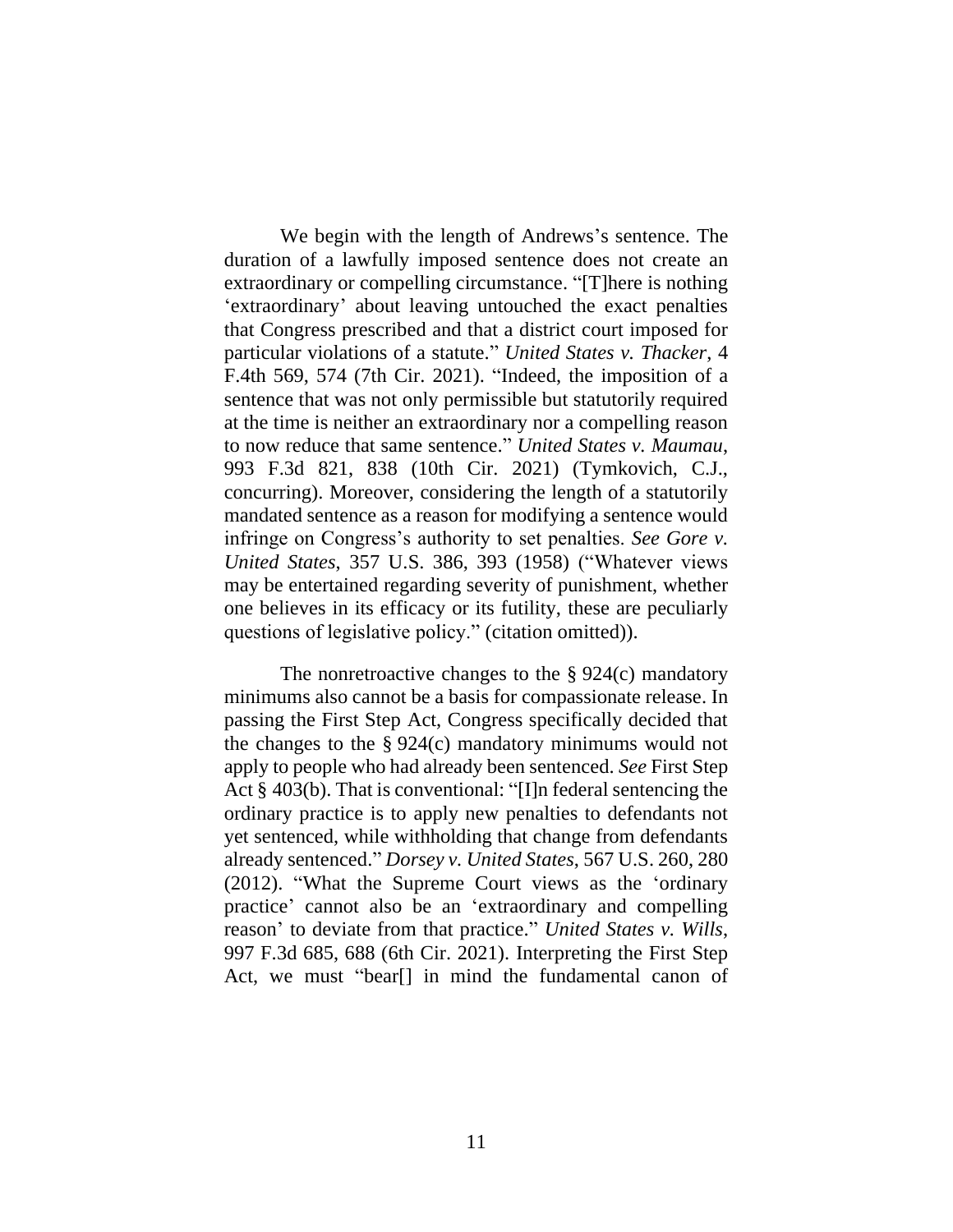statutory construction that the words of a statute must be read in their context and with a view to their place in the overall statutory scheme." *Util. Air Regul. Grp. v. EPA*, 573 U.S. 302, 320 (2014) (internal quotation marks omitted) (quoting *FDA v. Brown & Williamson Tobacco Corp.*, 529 U.S. 120, 133 (2000)). And when interpreting statutes, we work to "fit, if possible, all parts" into a "harmonious whole." *Brown & Williamson*, 529 U.S. at 133 (internal quotation marks omitted) (quoting *FTC v. Mandel Bros., Inc.*, 359 U.S. 385, 389 (1959)). Thus, we will not construe Congress's nonretroactivity directive as simultaneously creating an extraordinary and compelling reason for early release. Such an interpretation would sow conflict within the statute. *See United States v. Jarvis*, 999 F.3d 442, 444 (6th Cir. 2021) ("Why would the same Congress that specifically decided to make these sentencing reductions non-retroactive in 2018 somehow mean to use a general sentencing statute from 1984 to unscramble that approach?").

We join the Sixth and Seventh Circuits in reaching this conclusion. *See Jarvis*, 999 F.3d at 444–46; *Thacker*, 4 F.4th at 576; *see also United States v. Loggins*, 966 F.3d 891, 892– 93 (8th Cir. 2020) (district court did not misstate the law in finding "that a non-retroactive change in law did not support a finding of extraordinary or compelling reasons for release"). *But see McGee*, 992 F.3d at 1048 (a nonretroactive change to mandatory minimums cannot, by itself, create extraordinary and compelling circumstances; but nonretroactive changes may be paired with other unique circumstances to create extraordinary and compelling reasons warranting a sentence reduction); *McCoy*, 981 F.3d at 286 (nonretroactive changes to mandatory minimums may create extraordinary and compelling circumstances). But in holding that the statutorily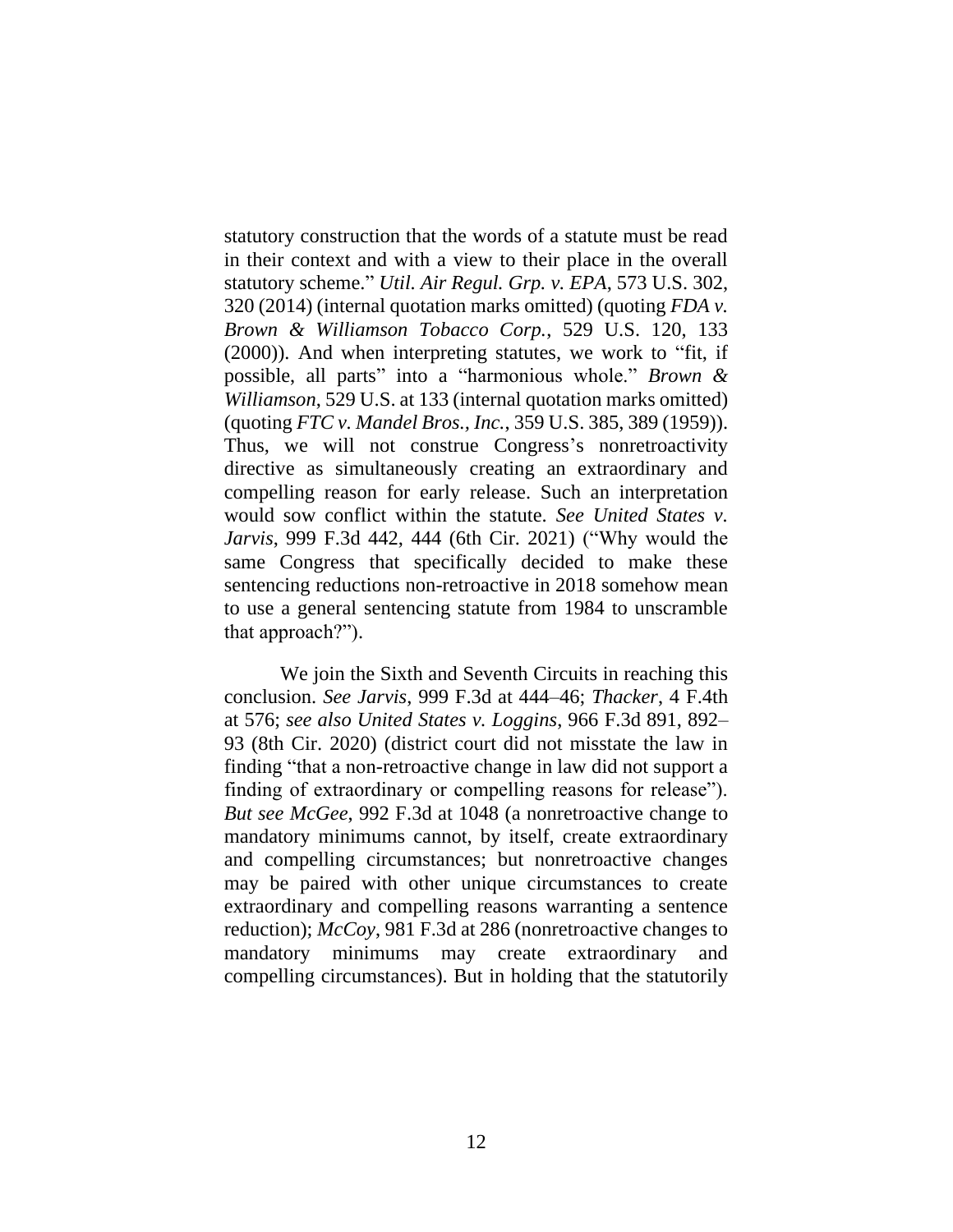required sentence or Congress's nonretroactive sentencing reductions are not extraordinary and compelling reasons for purposes of § 3582(c)(1)(A), we are not saying that they are always irrelevant to the sentence-reduction inquiry. If a prisoner successfully shows extraordinary and compelling circumstances, the current sentencing landscape may be a legitimate consideration for courts at the next step of the analysis when they weigh the § 3553(a) factors. *See Jarvis*, 999 F.3d at 445; *Thacker*, 4 F.4th at 575–76.

C

Finally, we consider whether the District Court abused its discretion in determining that Andrews's four remaining reasons fell short of the extraordinary-and-compelling requirement. Because the court carefully considered the remaining reasons and arrived at a reasoned result, we conclude that the court operated well within its discretion.

The court recognized that Andrews was arrested at a relatively young age and that, since that time, he has taken great strides in his rehabilitation—he regularly attends church, he's had a clean disciplinary record in prison since 2013, and he helped develop a charitable program to benefit the Salvation Army. *Andrews*, 480 F. Supp. 3d at 687. But the court ruled that Andrews's other two proposed reasons—the government's decision to charge him with thirteen firearm counts and his susceptibility to COVID-19—weighed against him because he presented no facts showing that prosecutors abused their discretion and he provided insufficient details about his susceptibility to COVID-19. *Id.* at 686. The court then explained that, although Andrews's age and rehabilitation could both be viewed as extraordinary, those reasons by themselves were insufficiently compelling to warrant a